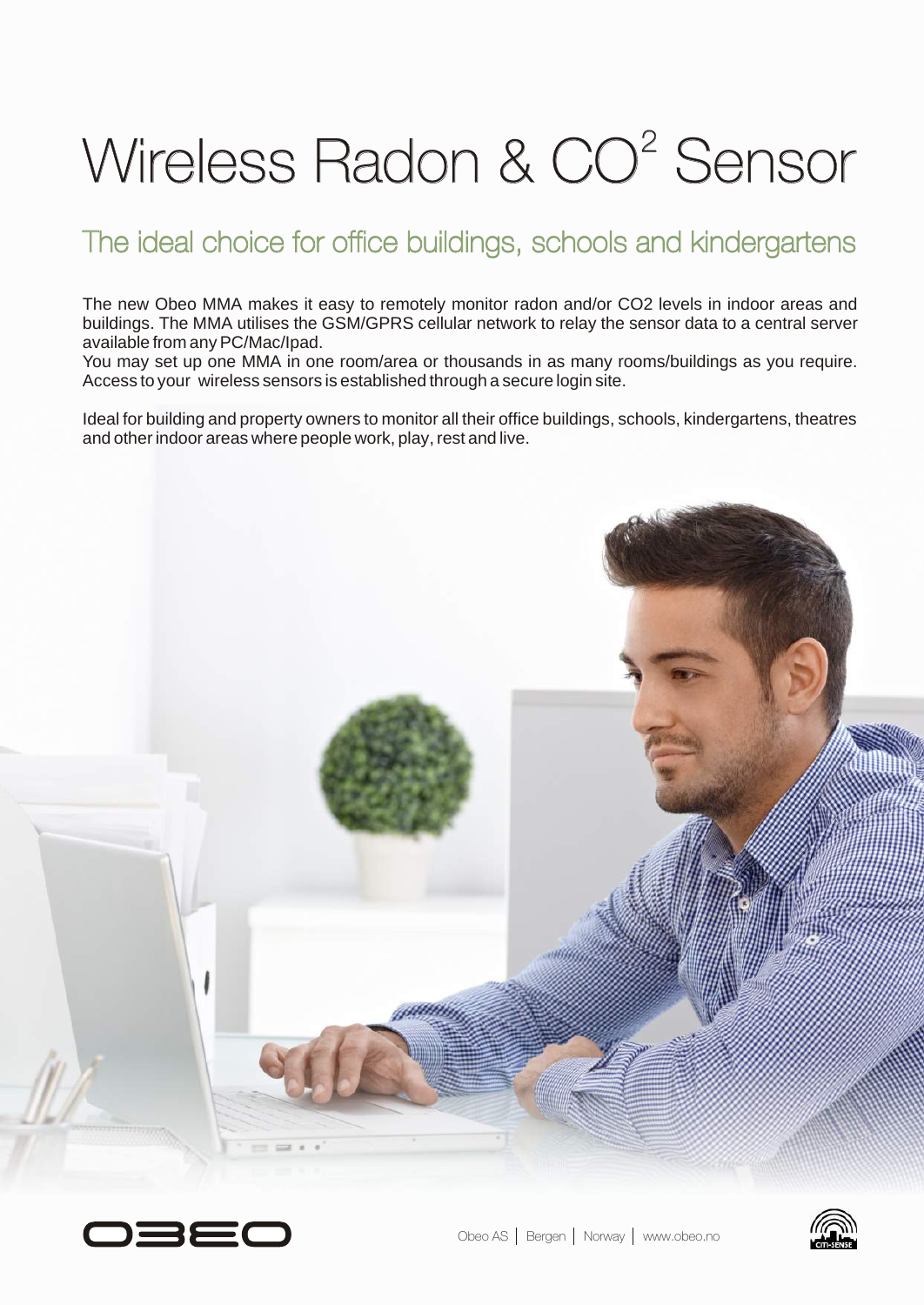

#### Worldwide Sensor Network

With the MMA wireless GSM/GPRS sensor network platform, you easily can monitor all your buildings´ indoor air quality with reliable sensor nodes that offer industrial ratings and local analysis capabilities.

Each wireless network can scale from one to thousands of nodes and seamlessly integrate with existing databases and control systems.





A member of the Citi-Sense EU programme